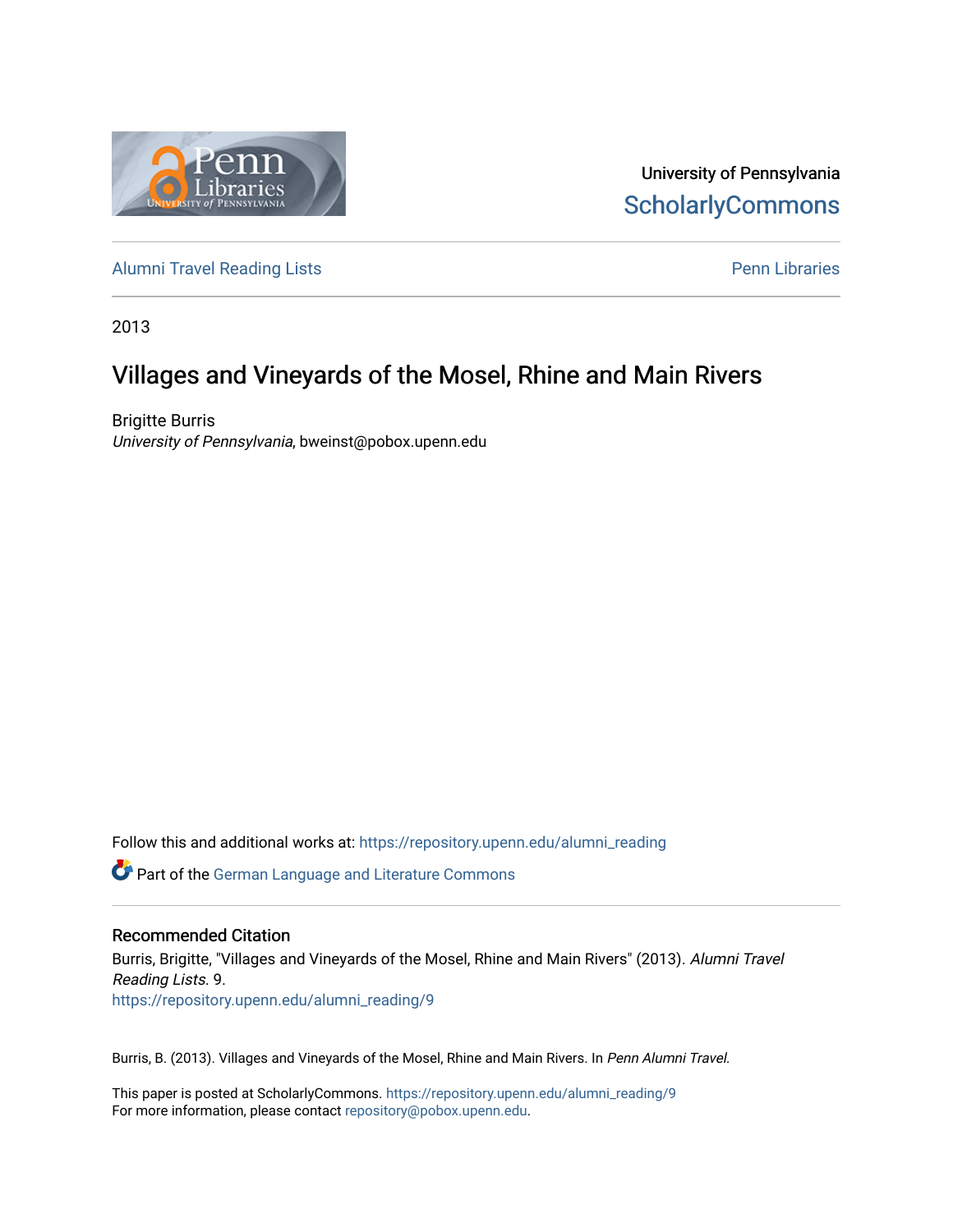# Villages and Vineyards of the Mosel, Rhine and Main Rivers

#### Abstract

Suggested readings for the Penn Alumni Travel cruise through Germany. See the Library Guide for this bibliography [here](http://guides.library.upenn.edu/aecontent.php?pid=507381&sid=4206860).

#### Keywords

main, mosel, rhine, cruise, bibliography, penn, alumni, travel, readings, guidebooks

#### **Disciplines**

German Language and Literature

#### Comments

Burris, B. (2013). Villages and Vineyards of the Mosel, Rhine and Main Rivers. In Penn Alumni Travel.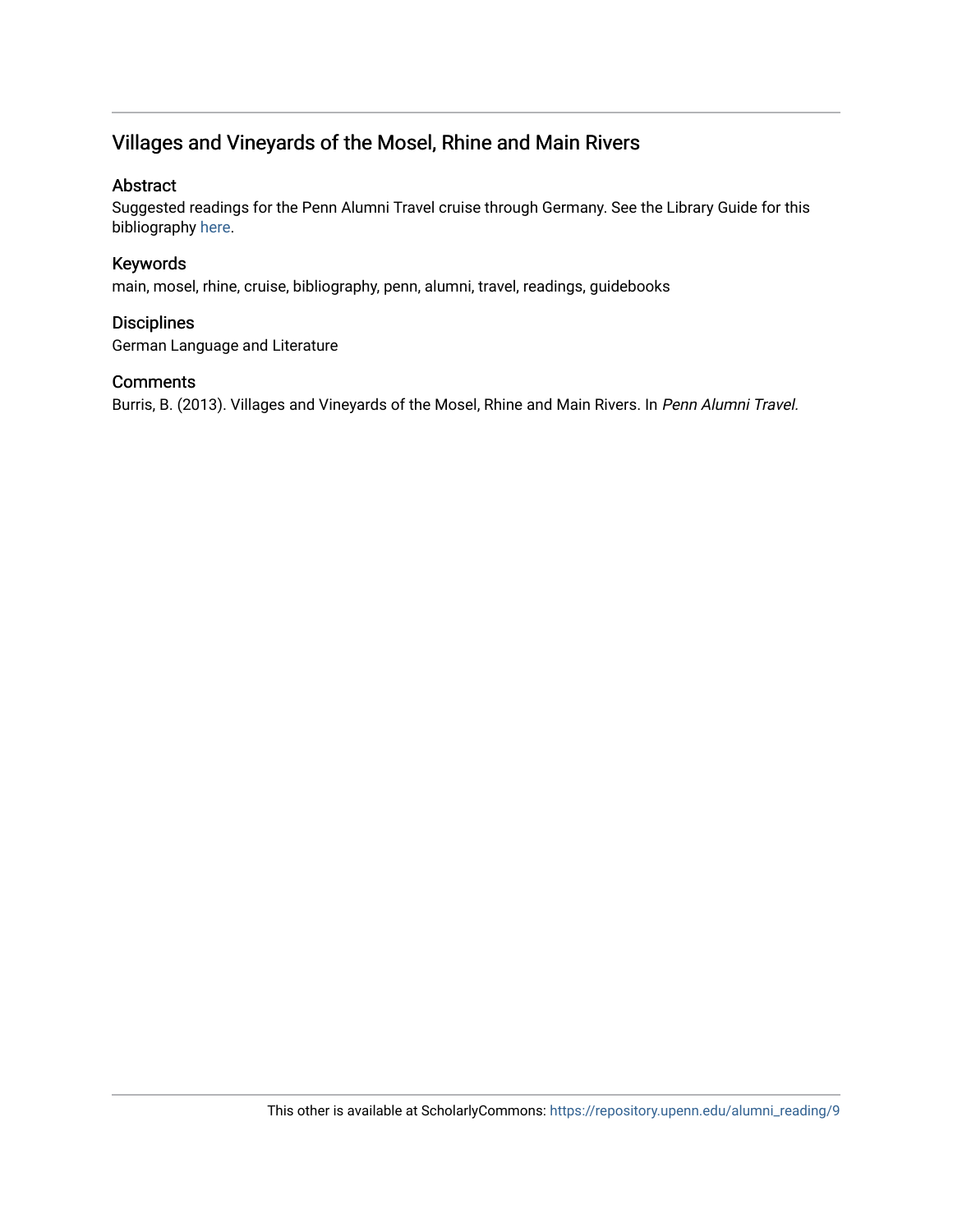

## Alumni Travel Bibliography **Villages and Vineyards of the Mosel, Rhine and Main Rivers**

Prepared by Penn Library Subject Specialist:

Brigitte Burris Collection and Content Analyst German Language and Literature bweinst@pobox.upenn.edu

### **Recommended Readings**

Brook, Stephen. *The Wines of Germany* (Classic Wine Library). Mitch, 2006. http://amzn.com/1840007915

For the reader interested in extensive, but accessible, information on Germany's wines. This entertaining title discusses the history of Germany's wine production and provides an overview of German wines and grape varieties. Latter chapters delve into specific regions and the wines produced in each.

Fulbrook, Mary. *A Concise History of Germany* (Cambridge Concise Histories), Second Edition. Cambridge University Press, 2004. http://amzn.com/0521540712

A relatively brief volume (at 293 pages) for its scope, this title covers more than a thousand years of German history, from the Middle Ages to the present. This introduction is intended for the general reader and will prepare travelers to Germany with context from the country's rich social, political and cultural past.

Heine, Heinrich. The Lorelei, translated by A. Z. Foreman. http://poemsintranslation.blogspot.com/2009/11/heinrich-heine-lorelei-fromgerman.html

An excellent English translation of nineteenth-century poet, Heinrich Heine's, poem about the Lorelei. Heine adapted Clemens Brentano's theme about the bewitching young woman into this famous poem. Beloved and memorized by schoolchildren the world over, Heine's poem served as the gateway for the legend's dissemination into popular culture.

Lord, Richard. *Culture Shock! Germany: A Survival Guide to Customs and Etiquette*. Marshall Cavendish Corporation, 2009. http://amzn.com/1558689303

An accurate, if generalized, portrayal of modern German customs. This insightful text prepares the novice and seasoned tourist to Germany for what can be surprising, yet fascinating, cultural differences.